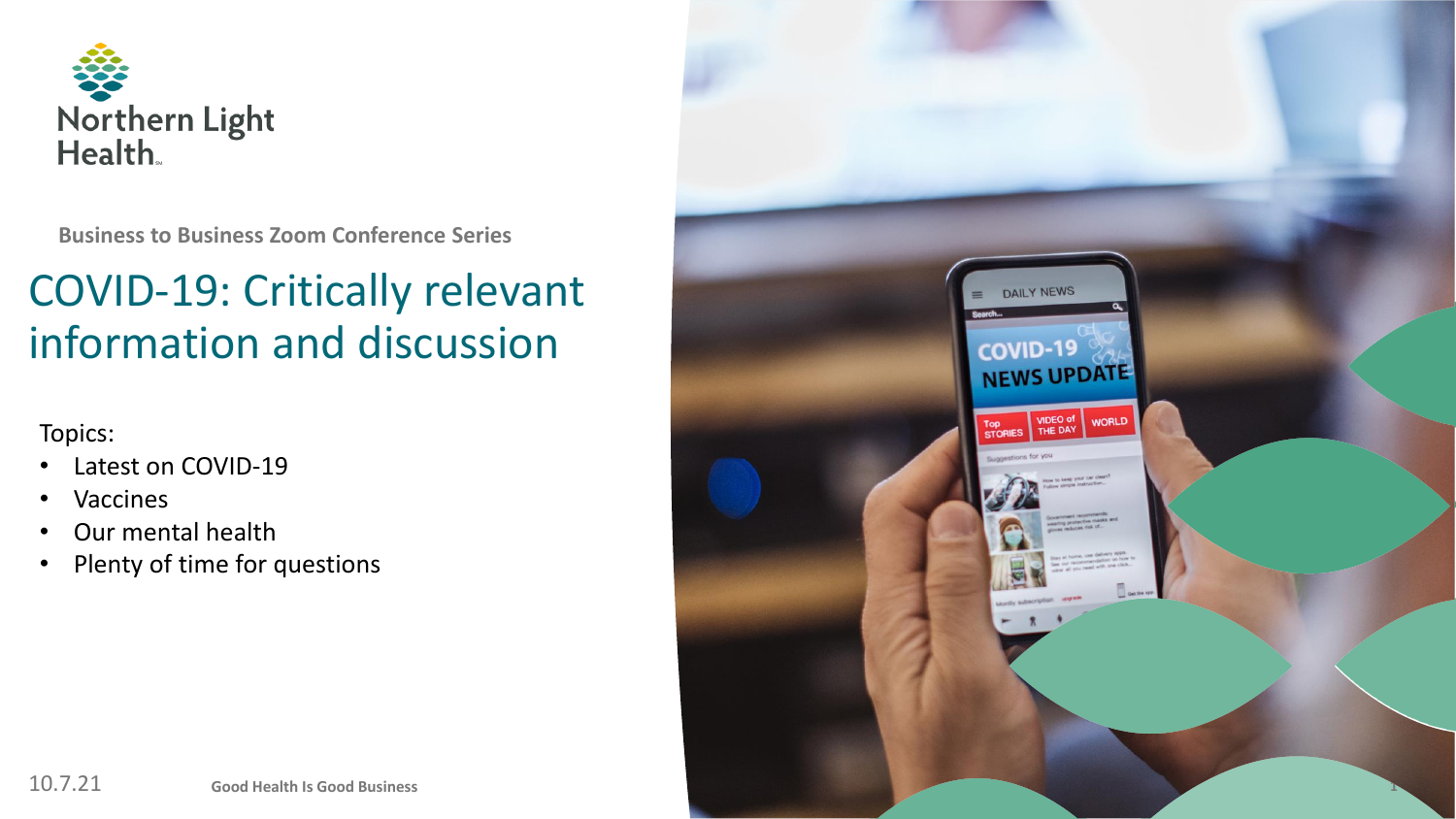

Karen Hawkes, MS **VP** Operations Northern Light Beacon Health



Ed Gilkey, MD, MS, MBA, CPE, Senior Physician Executive, Northern Light Beacon Health



Jim Jarvis, MD, FAAFP, Senior Physician Executive , Incident Command, Northern Light Health, Director, Clinical Education, Northern Light EMMC



Elisabeth Marnik, Ph.D, Assistant Professor College of Science and Humanities, Husson University



Yemaya St. Clair, NCC, LCPC-C,EAP Counselor, Northern Light Work Force

**参 Northern Light Health**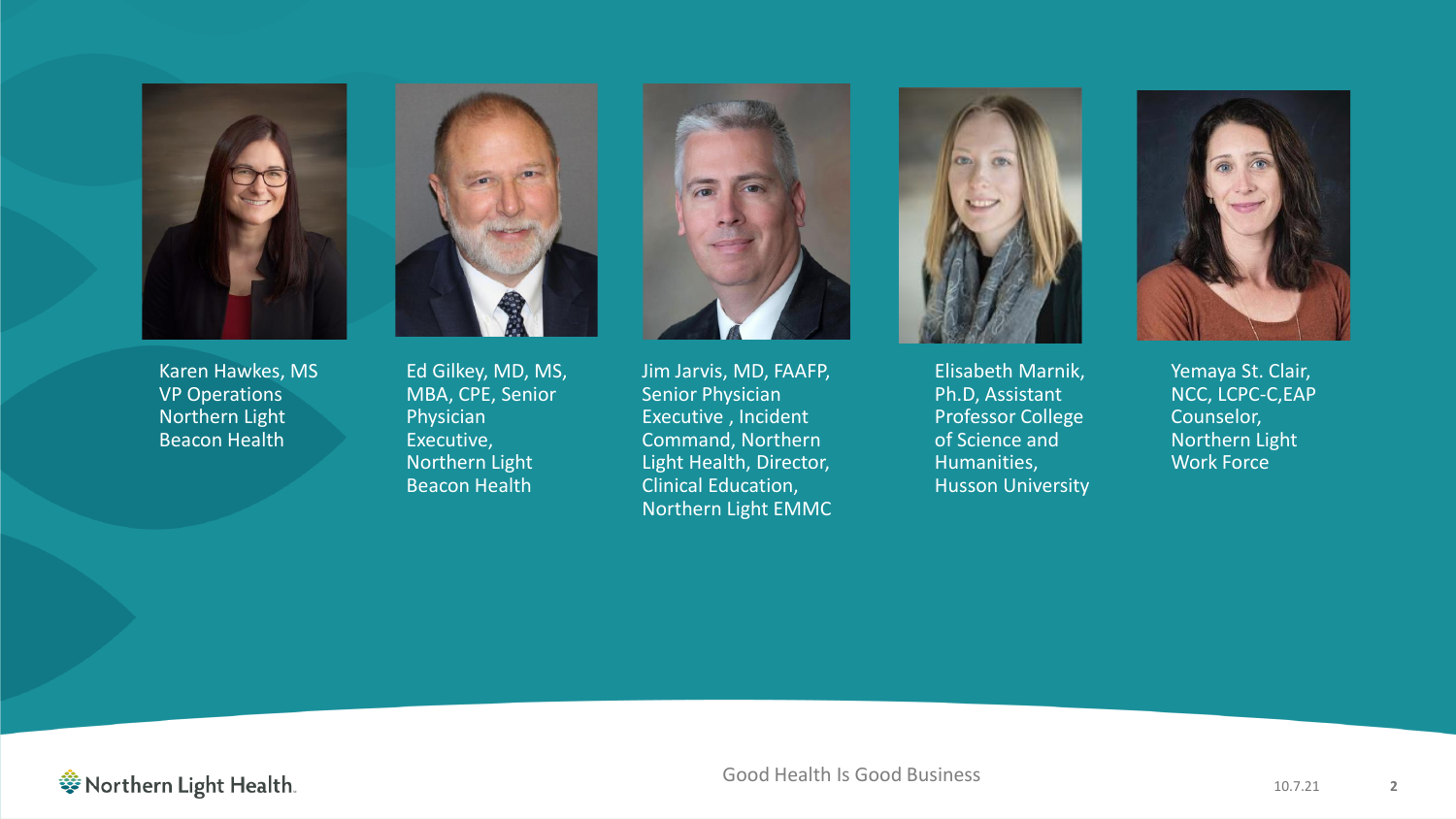## **Legal Disclosure:**

The Coronavirus pandemic is an ongoing, continuously evolving situation.

Northern Light Health encourages everyone to follow federal and state governmental guidance and mandates.

Northern Light Health does not know the particulars of your situation, so the information presented today is general in nature and is based upon Northern Light Health's own experience, which may or may not apply in your specific situation, and which may be revised as we learn more about the Coronavirus.

Accordingly, following any guidance Northern Light Health presents today in no way guarantees that you, your employees and/or your customers and clients will not contract or spread the Coronavirus.

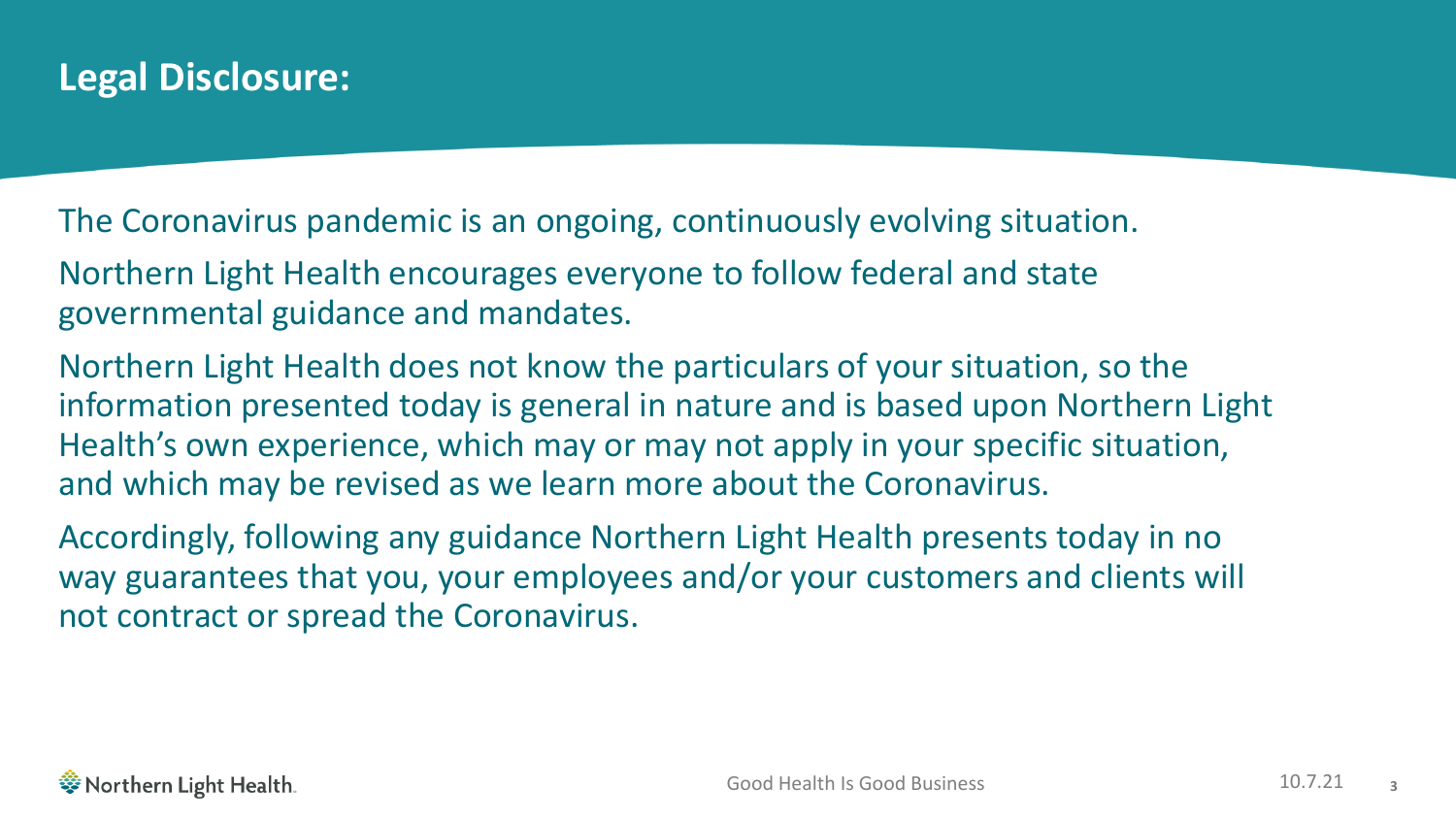## **Ask us questions – give us feedback – this hour is for you**

• Please use the **Q and A**  function to ask your questions at anytime.

#### Good Health Is Good Business Survey (Updated July 15) Page 1 of 1 1. I am able to apply the tools and guidance provided today to support my workplace and/or employees.<sup>4</sup> O Strongly Agree OAgree ONeutral O Disagree  $\bigcirc$  Strongly Disagree 2. The information provided today was easy to understand and relevant.<sup>\*</sup> O Strongly Agree O Agree Neutral ODisagree O Strongly Disagree 3. How likely are you to recommend the Business to Business Zoom Conference series to a fellow colleague and / or Maine employer?\* O Very Likely OLikely ONeutral O Unlikely O Very Unlikely 4. How likely are you to attend one of our Business to Business Zoom Conferences in the future?\* O Very Likely **O** Likely Neutral OUnlikely O Very Unlikely 5. What topic(s) would you like us to focus on in the future? Done

ैं Northern Light Health.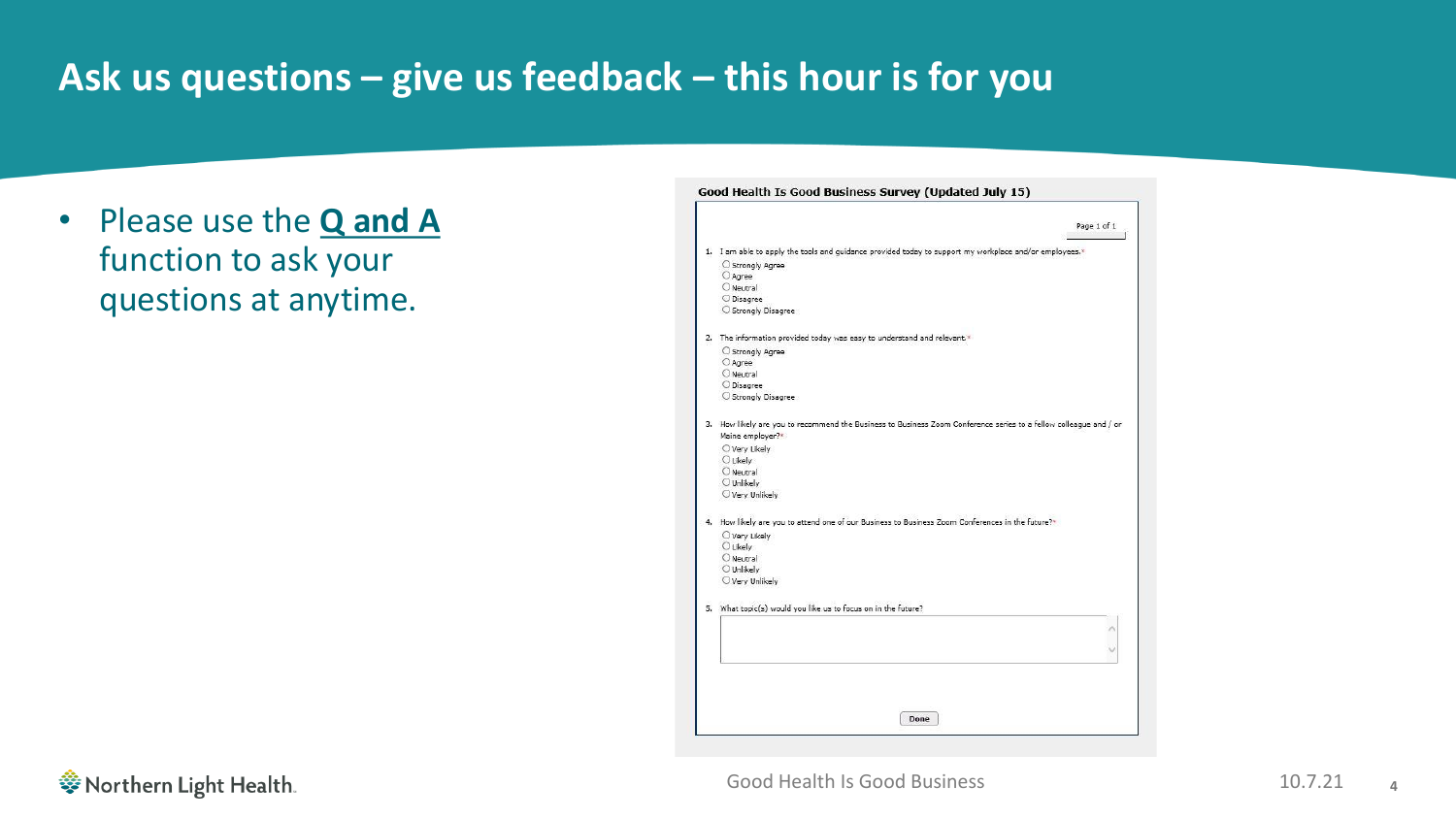# Latest on COVID-19

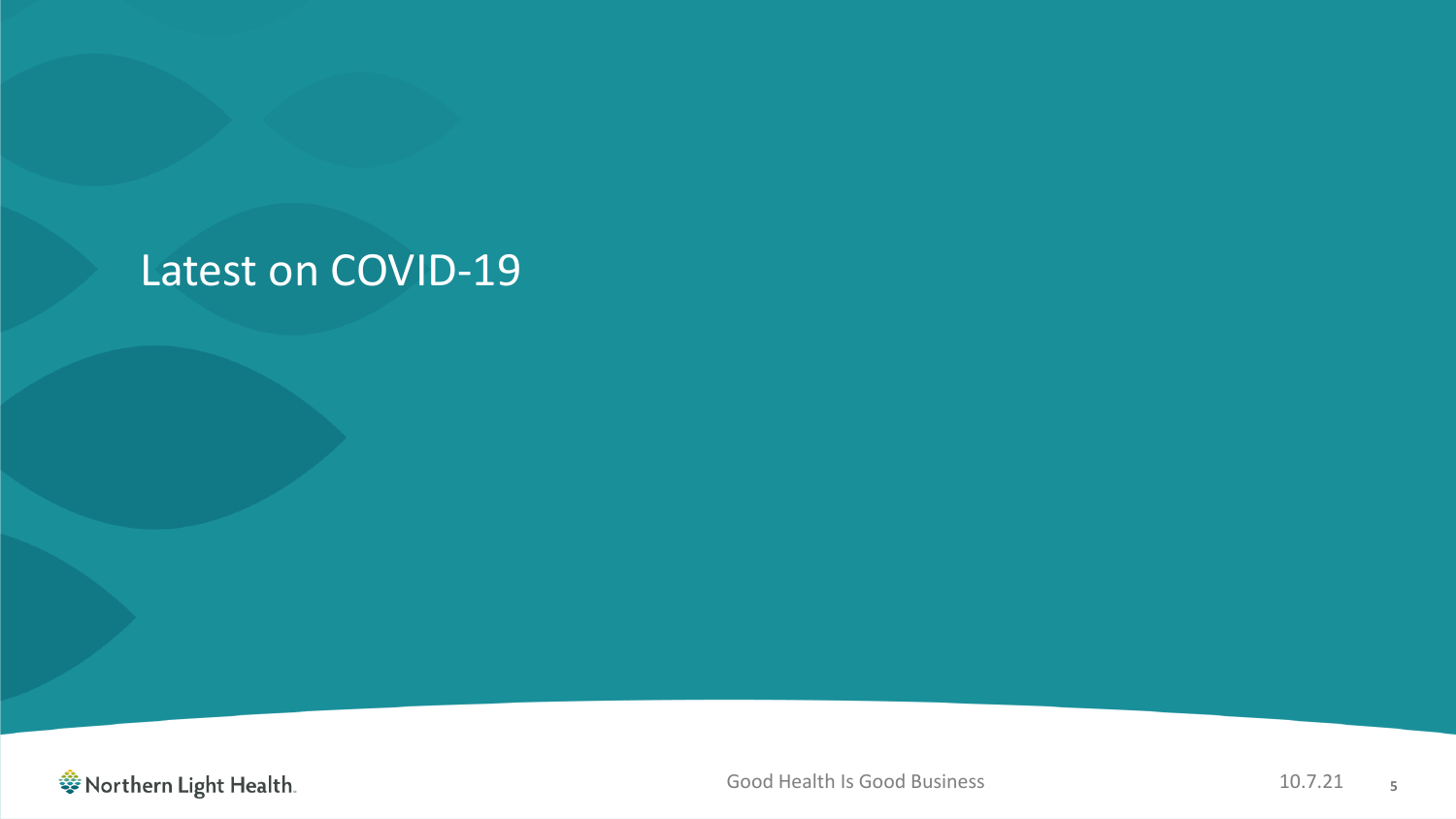## **Cases in the United States**



Each day shows new cases reported since the previous day · About this data

#### **A** Cases

From The New York Times . Last updated: 15 hours ago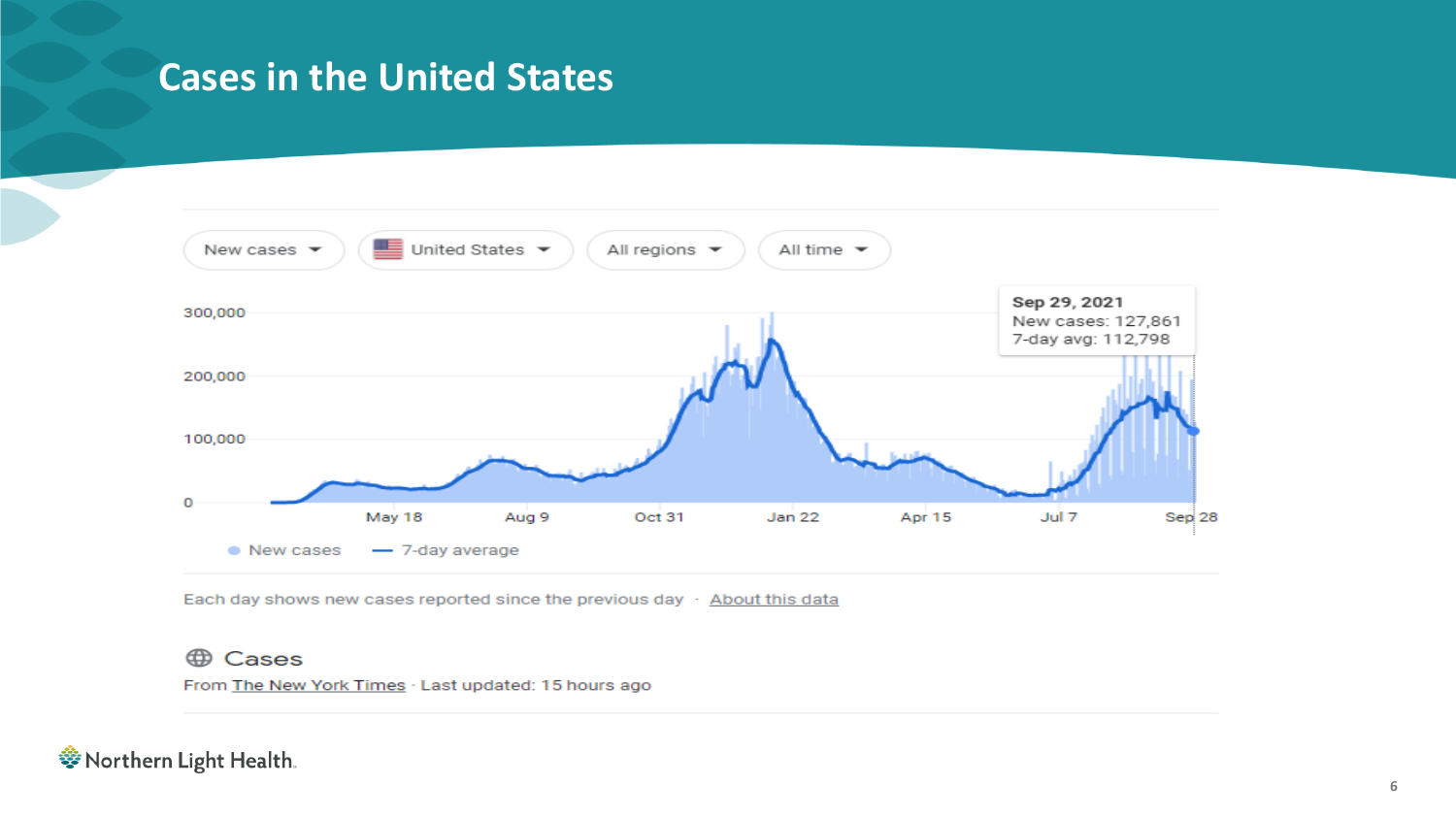## **Cases in Maine**



Each day shows new cases reported since the previous day  $\cdot$  About this data

### **A** Cases

From The New York Times . Last updated: 15 hours ago

参 Northern Light Health.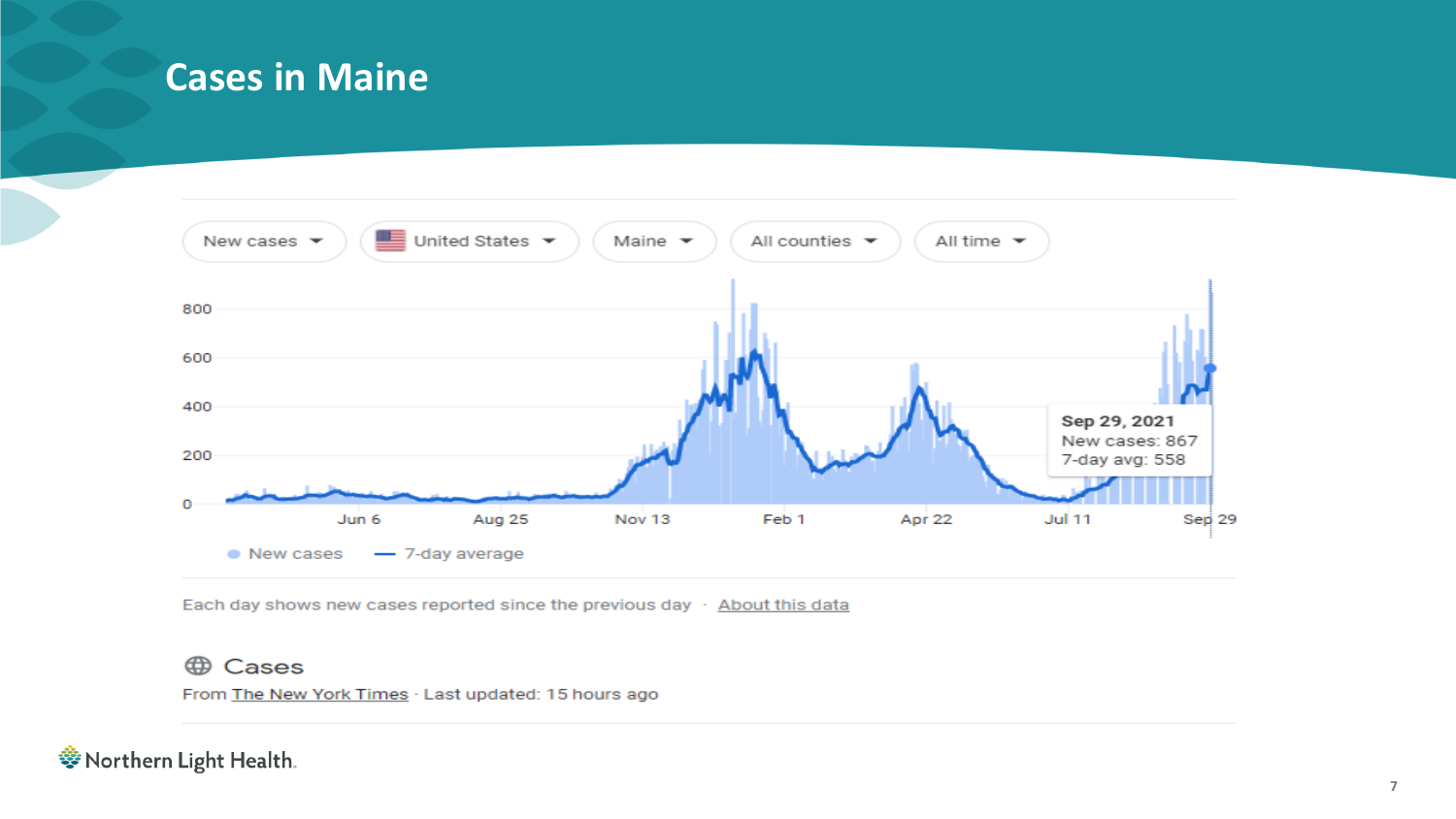## **Vaccinations in US and ME**

### Vaccination overview

From Our World in Data · Last updated: 2 days ago

### Maine

| <b>Doses</b> | Fully      | % of population fully |
|--------------|------------|-----------------------|
| given        | vaccinated | vaccinated            |
| 1.92M        | 921K       | 68.5%                 |



| Doses<br>given | <b>Fully</b><br>vaccinated | % of<br>vacc |
|----------------|----------------------------|--------------|
| 392M           | 184M                       | 56.          |
| $+1.33M$       | +446K                      | $+0.1$       |

population fully cinated

### .2%  $\%$

参 Northern Light Health.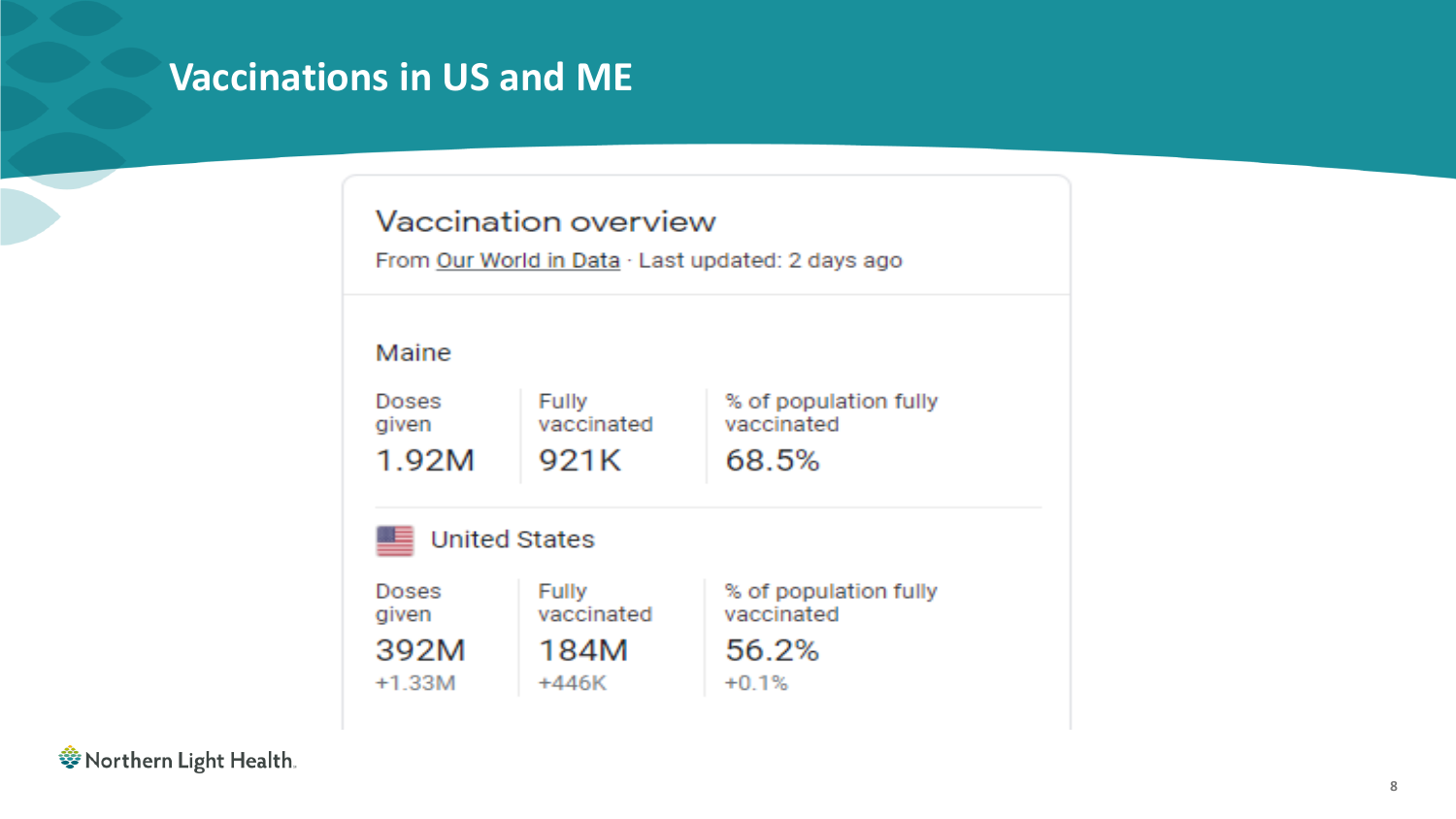## **Key Points**

### • **Hospitalizations high**

- staff throughout Maine are overtaxed
- facilities near or at capacity
- staffed ICU beds extremely limited statewide
- **Deaths are high**
	- unvaccinated
- **Many hospitalizations and most deaths are preventable by vaccinations**
- **Pfizer Boosters available:**
	- $>65$
	- medical conditions
	- high risk workers,
	- if >6 months since second dose
	- Can be given with Flu vaccination

## • **Prime Directive: Vaccinate the unvaccinated. This is the path to end the pandemic**

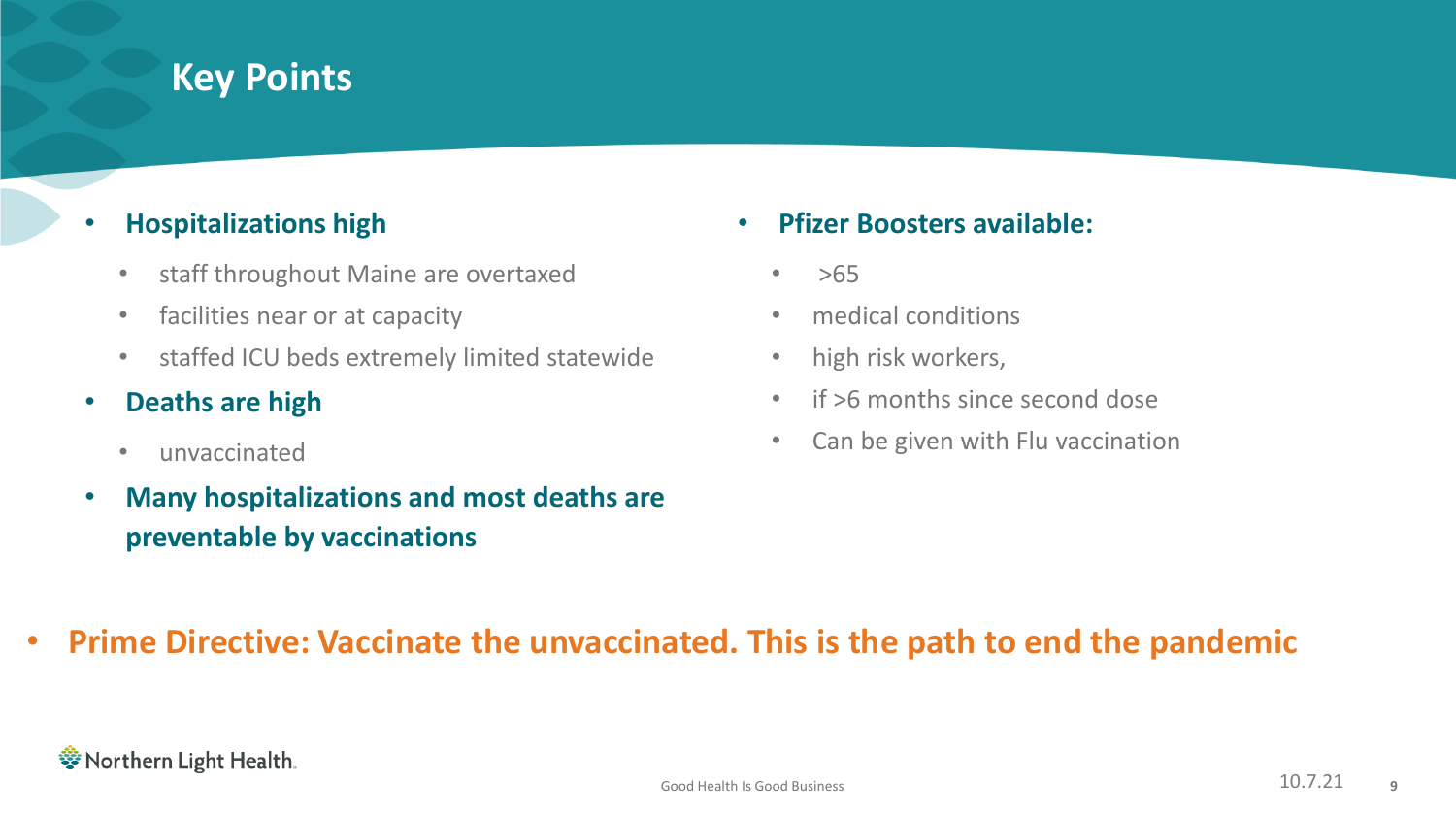# Now's your time to ask questions. Please use the Q and A option.



Karen Hawkes, MS VP Operations Northern Light Beacon Health



Ed Gilkey, MD, MS, MBA, CPE, Senior Physician Executive, Northern Light Beacon Health



Jim Jarvis, MD, FAAFP, Senior Physician Executive , Incident Command, Northern Light Health, Director, Clinical Education, Northern Light EMMC



Elisabeth Marnik, Ph.D, Assistant Professor College of Science and Humanities, Husson University



Yemaya St. Clair, NCC, LCPC-C,EAP Counselor, Northern Light Work Force

ैं Northern Light Health.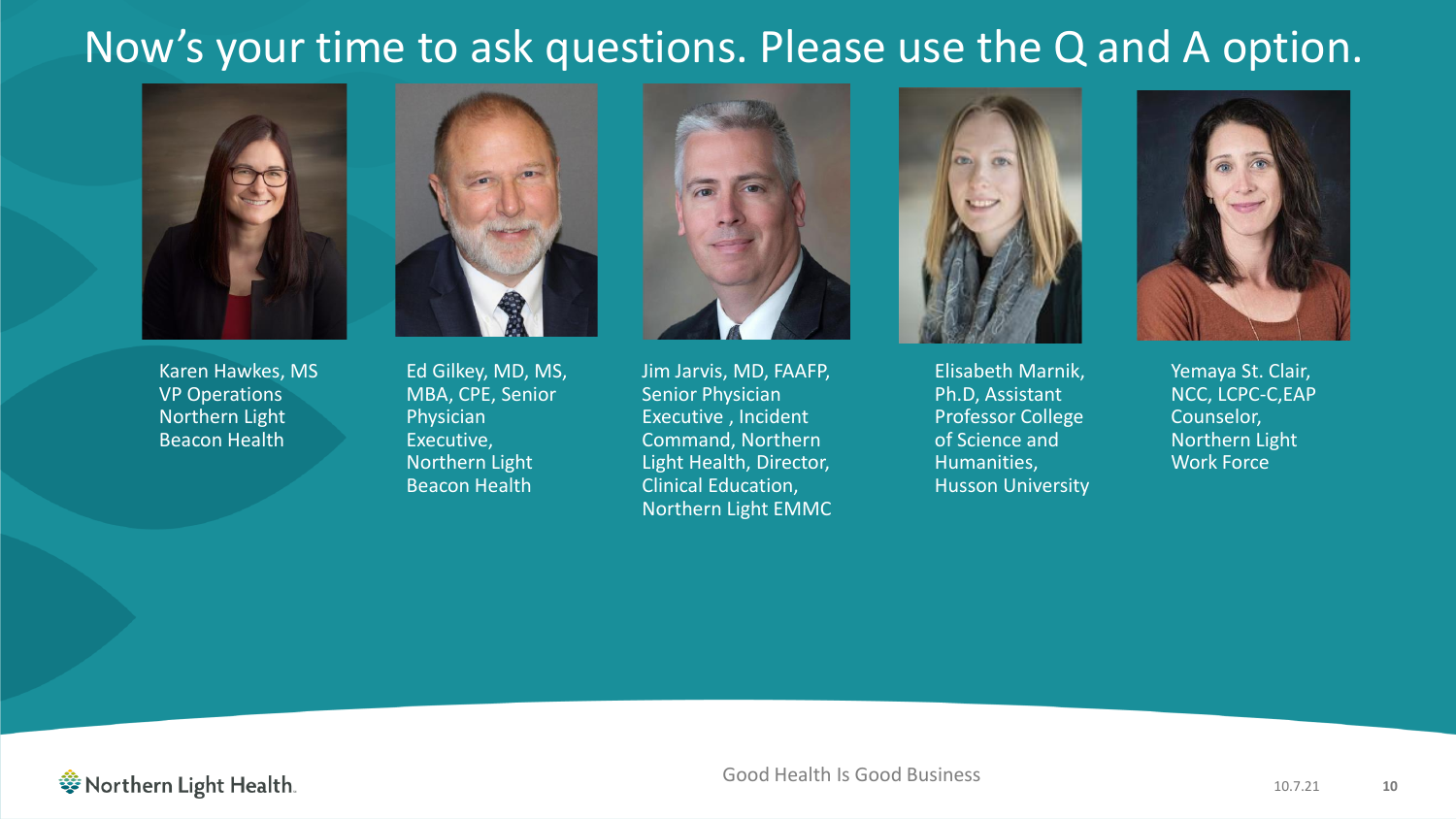## **Tools you can use:**

**<https://northernlighthealth.org/Resources/Safe-Return-to-Business>**

# **Due to Regional COVID-19 Rates**



**Masking is Required Inside** 

**Regardless of Vaccination Status** 

**Thank You!** 



**参 Northern Light Health**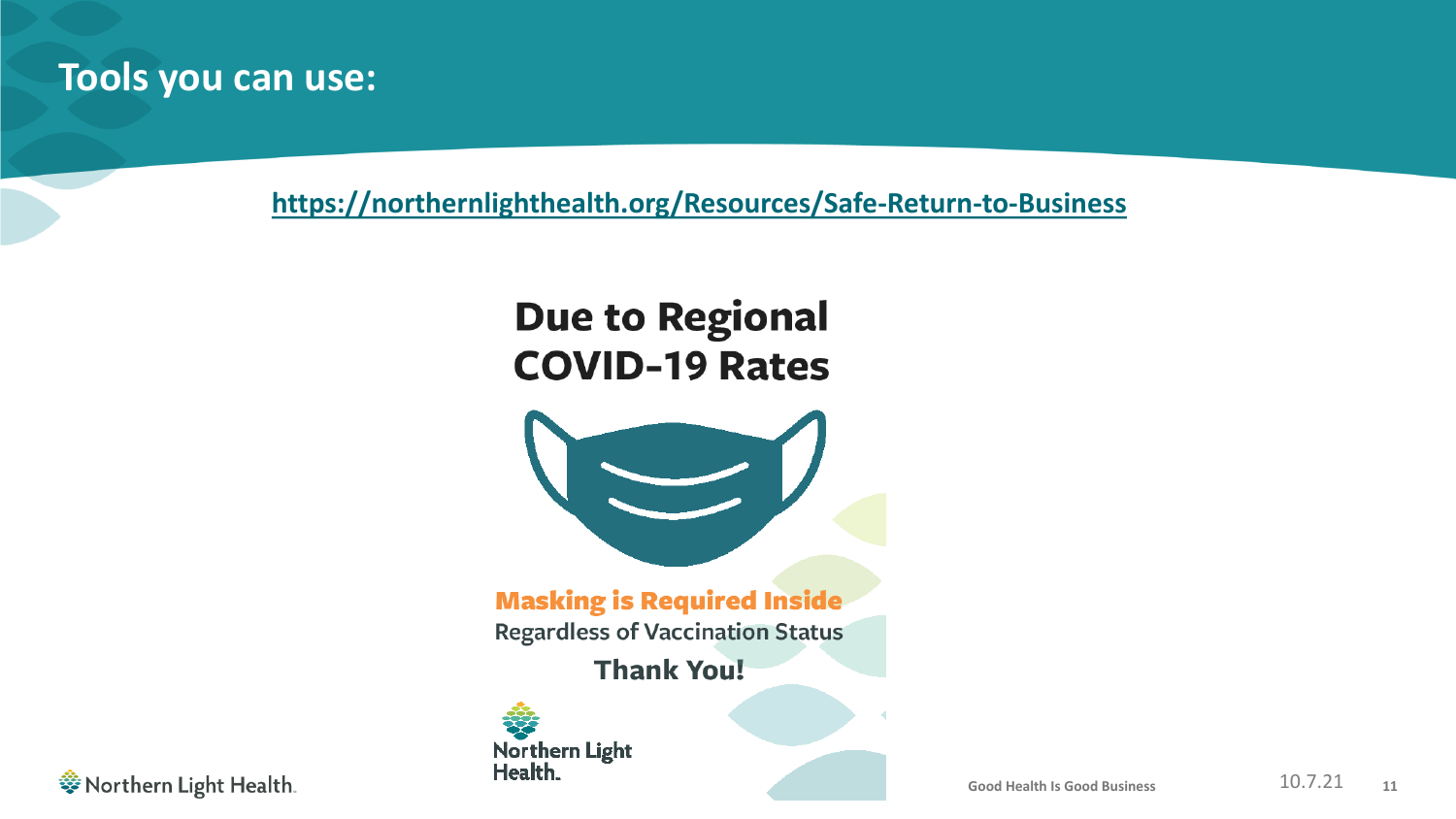## **Be sure to register for Thursday, October 21: Treatment options for COVID-19 long haulers and tips for living with continued stress**

## Topics:

- Latest on COVID-19
- Booster rollout
- What is the treatment for COVID long haulers?
- How to live with the ongoing stress of COVID-19

## Northern Light Health.

One-hour Zoom Conferences Moderated forum with Q and A presented by Northern Light Health

**ZOOM** Business to Business Conference Series

#### **GOOD HEALTH IS GOOD BUSINESS**

#### **Treatment options for COVID-19 long haulers** and tips for living with continued stress

#### Thursday, October 21 at 11 am The Zoom meeting ID will be sent to you upon registering



#### **Topics will include:**

- Latest on COVID-19
- **Booster rollout**
- What is the treatment for
- How to live with the ongoing

#### Our Panelists:

Moderated by: Ed Gilkey, MD, MS, MBA, CPE Senior Physician Executive

Su-Anne Hammond, DO Primary Care Lead Northern Light Primary Care, Windham

PLEASE REGISTER

BY CLICKING HERE

BEFORE JOINING THE MEETING

Attendees are asked to join the conference by Zoom and listen to audio using your computer only. Please do not dial in while also connected via your computer. The dial-in number is for those not joining by computer. This will help accommodate a larger number of participants. See you Thursday!

Please contact Lanie Abbott for more information **lwabbott@northernlight.org**